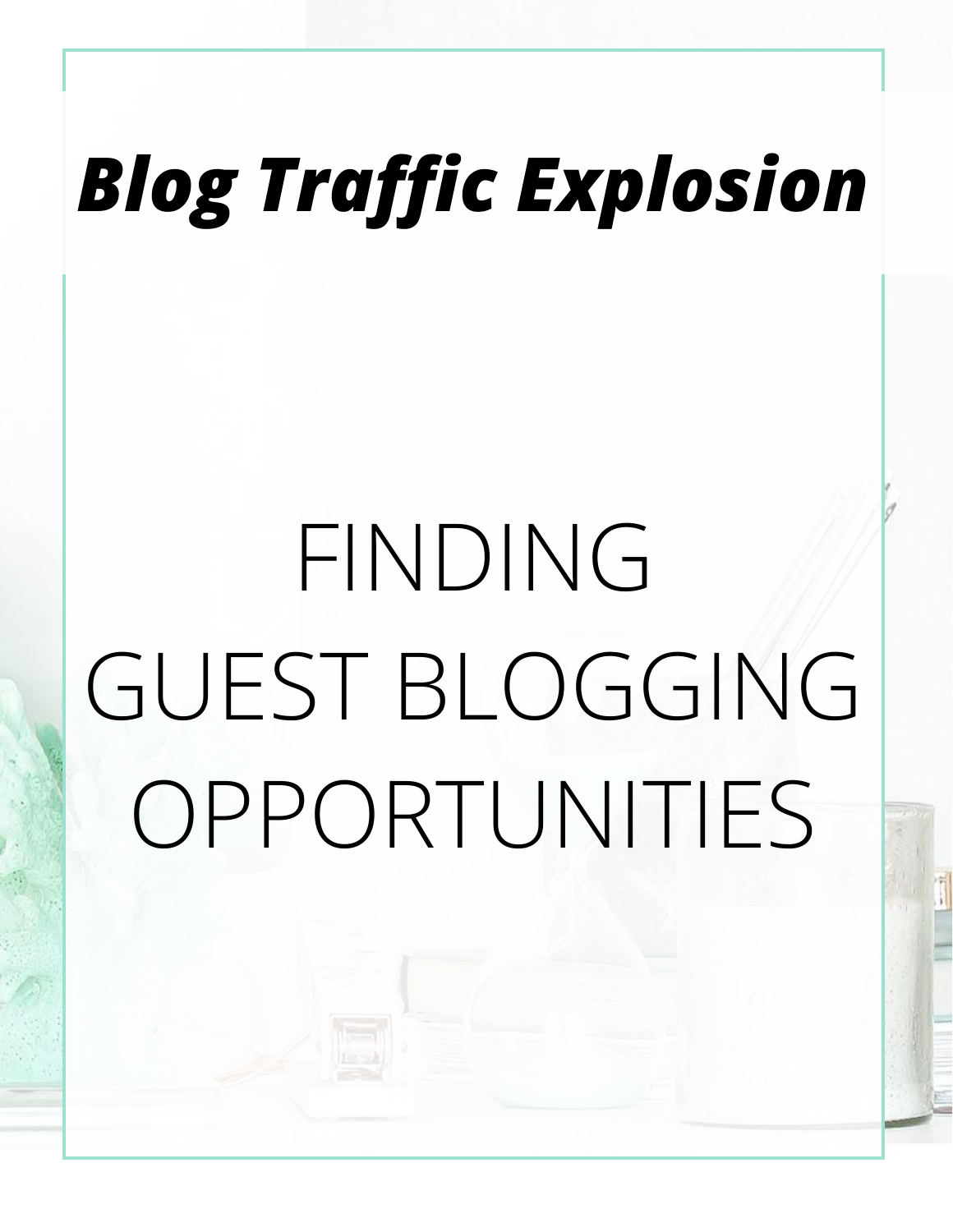MODULE 6 // GUEST POSTING FOR BLOG TRAFFIC

#### **Finding Guest Blogging** Opportunities

 $\overline{1}$ .

3.

 $2.$ Brainstorm several unique, high-value articles you could write as a guest blogger:

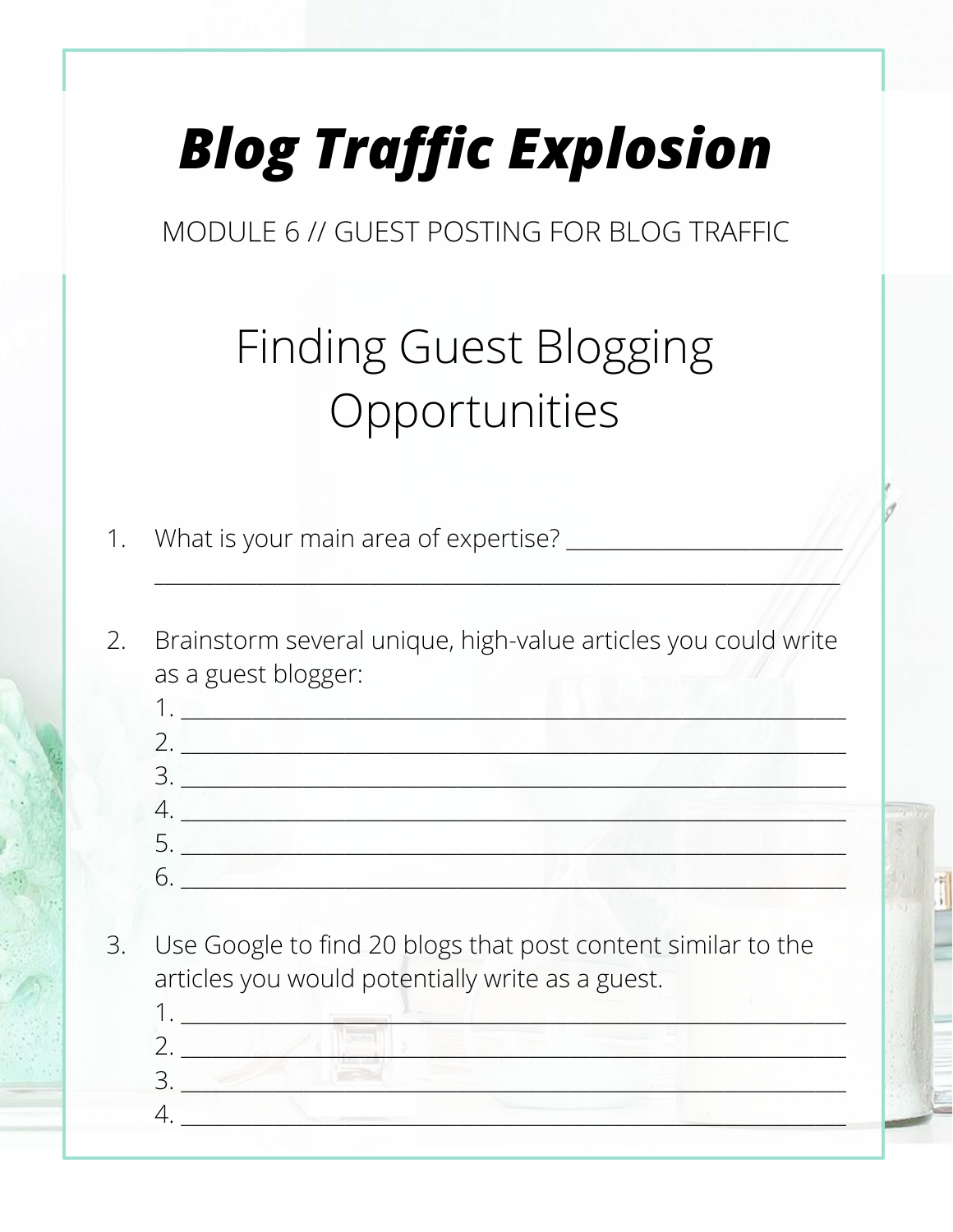MODULE 6 // GUEST POSTING FOR BLOG TRAFFIC

| 5. |                                                    |  |
|----|----------------------------------------------------|--|
| 6. | <u> 1988 - Johann Barn, mars et al.</u>            |  |
|    | 7.                                                 |  |
|    | 8.                                                 |  |
|    | 9.                                                 |  |
|    | $10. \underline{\hspace{1.5cm}}$                   |  |
|    |                                                    |  |
|    |                                                    |  |
|    |                                                    |  |
|    |                                                    |  |
|    |                                                    |  |
|    |                                                    |  |
|    |                                                    |  |
|    |                                                    |  |
|    |                                                    |  |
|    |                                                    |  |
|    | $\begin{array}{c}\n16.\n\end{array}$<br>17.<br>19. |  |

- Now, ask the following questions about each of these sites,  $4.$ and cross off those which do not hold up under scrutiny.
	- Does the blog post content similar to the posts you're interested in writing?
	- Does the blog cater to your target audience?
	- Does the blog get an average of 1 10 comments per post?